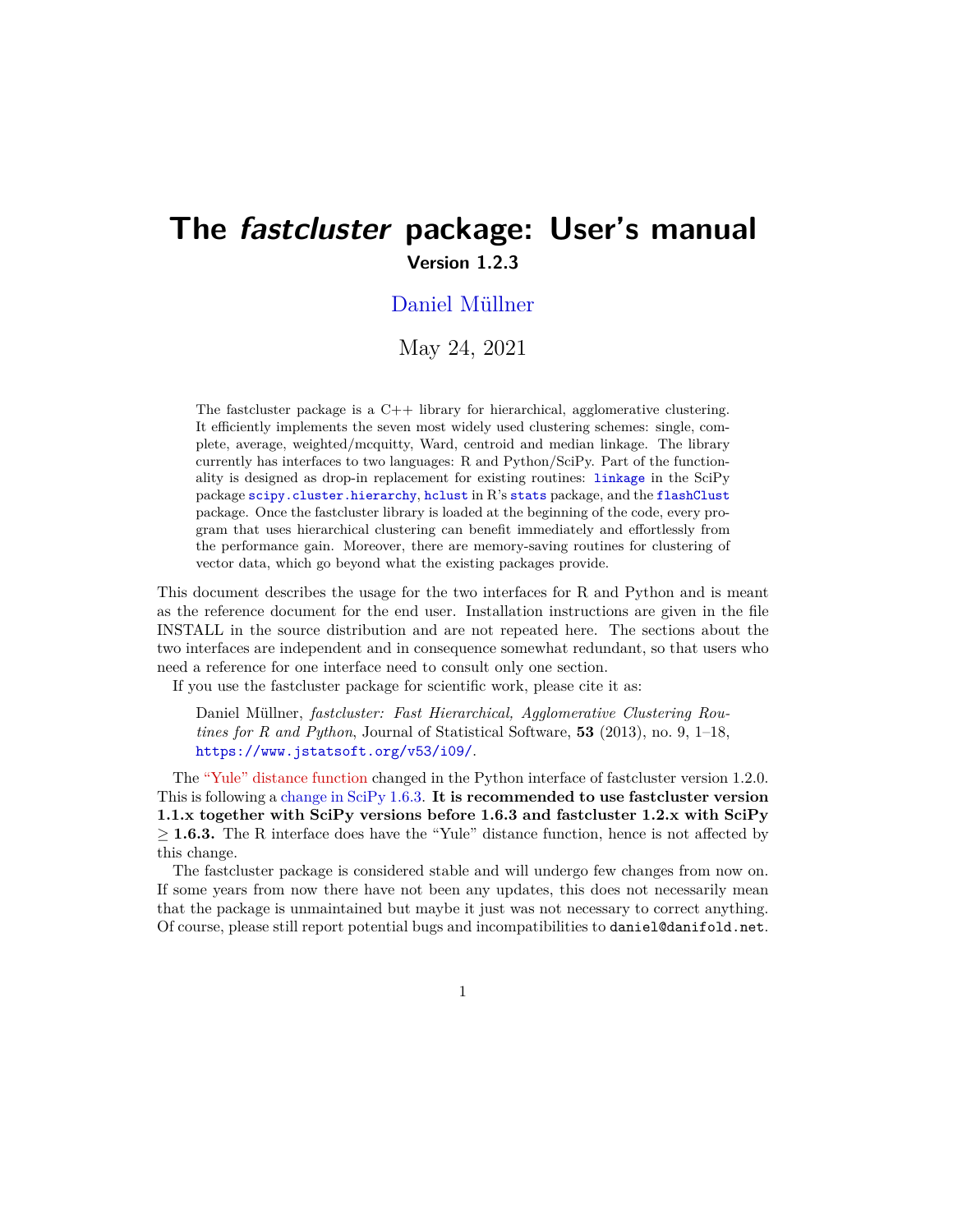# **Contents**

|             | <b>The R</b> interface                      | $\overline{2}$ |
|-------------|---------------------------------------------|----------------|
|             |                                             | 3              |
|             |                                             | 6              |
| $2^{\circ}$ | <b>The Python interface</b>                 | 7              |
|             |                                             | $\overline{7}$ |
|             |                                             | -11            |
|             |                                             | 11             |
|             |                                             | 11             |
|             |                                             | 11             |
|             |                                             | 11             |
|             |                                             | 11             |
|             |                                             | 11             |
|             |                                             | 11             |
| 3           | <b>Behavior for NaN and infinite values</b> | 15             |
|             | Differences between the two interfaces      | 16             |
| 5.          | <b>References</b>                           | 16             |
|             |                                             |                |

# <span id="page-1-0"></span>**1 The R interface**

Load the package with the following command:

```
library('fastcluster')
```
The package overwrites the function [hclust](https://stat.ethz.ch/R-manual/R-patched/library/stats/html/hclust.html) from the [stats](https://stat.ethz.ch/R-manual/R-patched/library/stats/html/00Index.html) package (in the same way as the [flashClust](https://CRAN.R-project.org/package=flashClust) package does). Please remove any references to the [flashClust](https://CRAN.R-project.org/package=flashClust) package in your R files to not accidentally overwrite the [hclust](https://stat.ethz.ch/R-manual/R-patched/library/stats/html/hclust.html) function with the [flashClust](https://CRAN.R-project.org/package=flashClust) version.

The new hclust [function](#page-2-0) has exactly the same calling conventions as the old one. You may just load the package and immediately and effortlessly enjoy the performance improvements. The function is also an improvement to the flashClust function from the [flashClust](https://CRAN.R-project.org/package=flashClust) package. Just replace every call to flashClust by [hclust](#page-2-0) and expect your code to work as before, only faster.<sup>[1](#page-1-1)</sup> In case the data includes infinite or NaN values, see [Section 3.](#page-14-0)

If you need to access the old function or make sure that the right function is called, specify the package as follows:

<span id="page-1-1"></span><sup>&</sup>lt;sup>1</sup>If you are using [flashClust](https://CRAN.R-project.org/package=flashClust) prior to version 1.01, update it! See the change log for flashClust at <https://cran.r-project.org/web/packages/flashClust/ChangeLog>.

<sup>2</sup>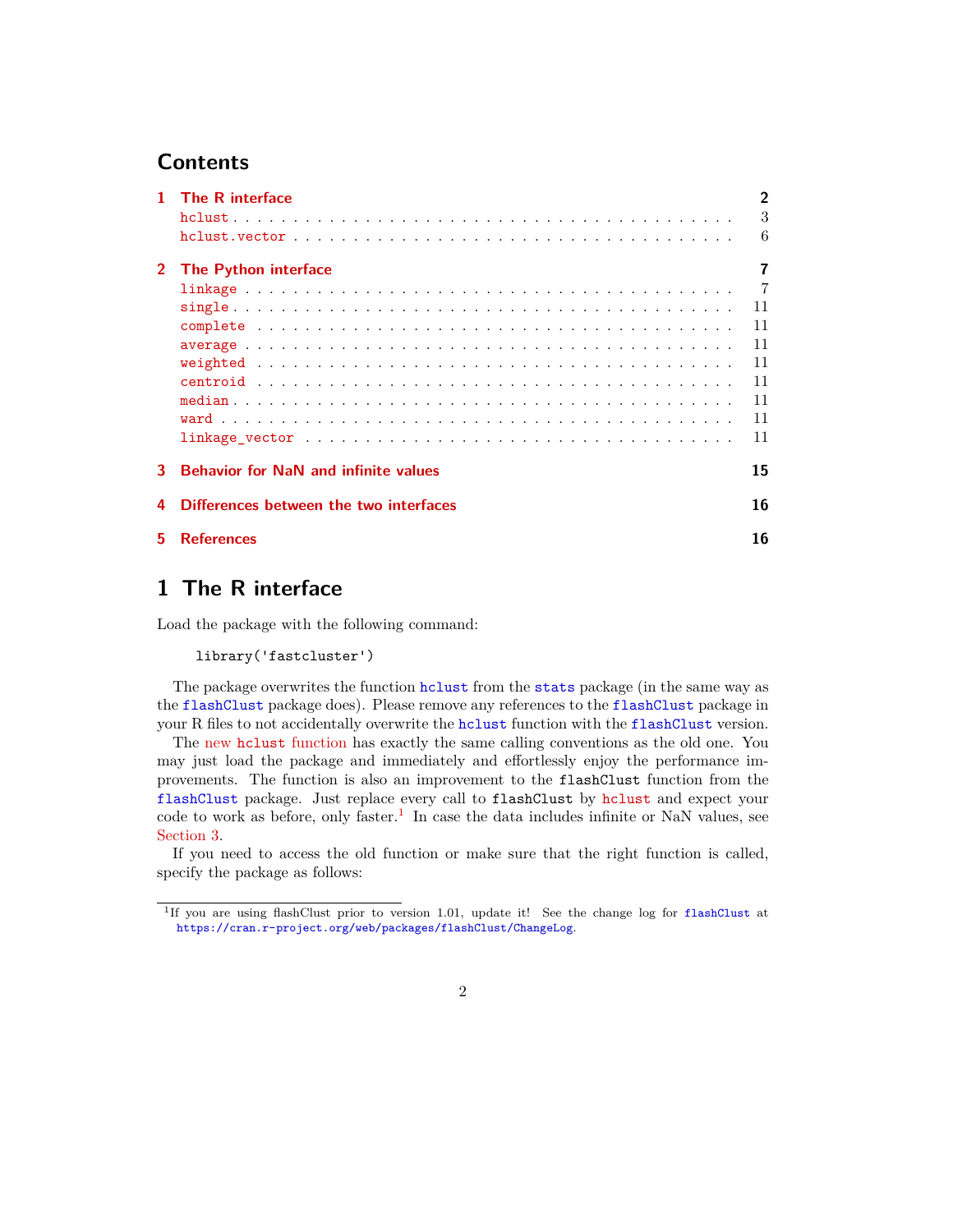```
fastcluster::hclust(...)
flashClust::hclust(...)
stats::hclust(...)
```
Vector data can be clustered with a memory-saving algorithm with the command:

[hclust.vector\(](#page-5-0)...)

The following sections contain comprehensive descriptions of these methods.

<span id="page-2-0"></span>**hclust** (*d, method='complete', members=NULL*)

Hierarchical, agglomerative clustering on a condensed dissimilarity matrix.

This method has the same specifications as the method [hclust](https://stat.ethz.ch/R-manual/R-patched/library/stats/html/hclust.html) in the package [stats](https://stat.ethz.ch/R-manual/R-patched/library/stats/html/00Index.html) and hclust alias flashClust in the package [flashClust](https://CRAN.R-project.org/package=flashClust). In particular, the [print](https://stat.ethz.ch/R-manual/R-patched/library/base/html/print.html), [plot](https://stat.ethz.ch/R-manual/R-patched/library/graphics/html/plot.html), [rect.hclust](https://stat.ethz.ch/R-manual/R-patched/library/stats/html/rect.hclust.html) and [identify](https://stat.ethz.ch/R-manual/R-patched/library/stats/html/identify.hclust.html) methods work as expected.

The argument *d* is a condensed [dist](https://stat.ethz.ch/R-manual/R-patched/library/stats/html/dist.html)ance matrix, as it is produced by dist.

The argument *method* is one of the strings *'single'*, *'complete'*, *'average'*, *'mcquitty'*, *'centroid'*, *'median'*, *'ward.D'*, *'ward.D2'* or an unambiguous abbreviation thereof.

The argument *members* specifies the sizes of the initial nodes, ie. the number of observations in the initial clusters. The default value NULL says that all initial nodes are singletons, ie. have size 1. Otherwise, *members* must be a vector whose size is the number of input points. The vector is processed as a [double](https://stat.ethz.ch/R-manual/R-patched/library/base/html/double.html) array so that not only integer cardinalities of nodes can be accounted for but also weighted nodes with real weights.

The general scheme of the agglomerative clustering procedure is as follows:

- 1. Start with *N* singleton clusters (nodes) labeled *−*1*, . . . , −N*, which represent the input points.
- 2. Find a pair of nodes with minimal distance among all pairwise distances.
- 3. Join the two nodes into a new node and remove the two old nodes. The new nodes are labeled consecutively 1*,* 2*, . . .*
- 4. The distances from the new node to all other nodes is determined by the *method* parameter (see below).
- 5. Repeat *N −* 1 times from step 2, until there is one big node, which contains all original input points.

The output of hclust is an object of class 'hclust' and represents a *stepwise dendrogram*. It contains the following fields:

*merge* This is an  $(N-1) \times 2$  array. Row *i* specifies the labels of the nodes which are joined step *i* of the clustering.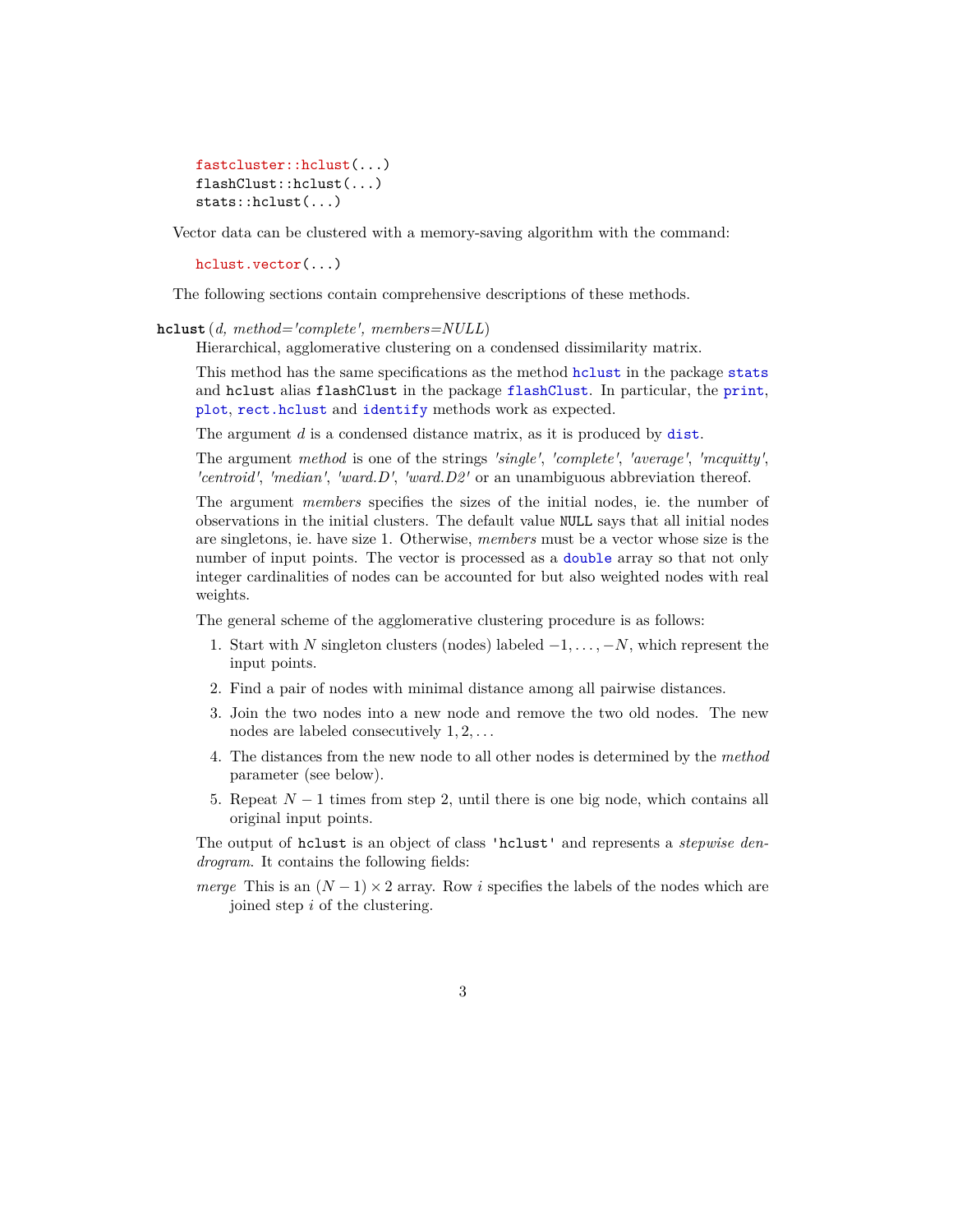- *height* This is a vector of length  $N-1$ . It contains the sequence of dissimilarities at which every pair of nearest nodes is joined.
- *order* This is a vector of length *N*. It contains a permutation of the numbers 1*, . . . N* for the [plot](https://stat.ethz.ch/R-manual/R-patched/library/graphics/html/plot.html) method. When the dendrogram is plotted, this is the order in which the singleton nodes are plotted as the leaves of a rooted tree. The order is computed so that the dendrogram is plotted without intersections (except the case when there are inversions for the *'centroid'* and *'median'* methods). The choice of the *'order'* sequence follows the same scheme as the stats package does, only with a faster algorithm. Note that there are many valid choices to order the nodes in a dendrogram without intersections. Also, subsequent points in the *'order'* field are not always close in the ultrametric given by the dendrogram.
- *labels* This copies the attribute *'Labels'* from the first input parameter *d*. It contains the labels for the objects being clustered.
- *method* The (unabbreviated) string for the *'method'* parameter. See below for a specification of all available methods.
- *call* The full command that produced the result. See [match.call](https://stat.ethz.ch/R-manual/R-patched/library/base/html/match.call.html).
- *dist.method* This *'method'* attribute of the first input parameter *d*. This specifies which metric was used in the dist method which generated the first argument.

The parameter *method* specifies which clustering scheme to use. The clustering scheme determines the distance from a new node to the other nodes. Denote the dissimilarities by *d*, the nodes to be joined by *I, J*, the new node by *K* and any other node by *L*. The symbol *|I|* denotes the size of the cluster *I*.

$$
method='single': d(K, L) = \min(d(I, L), d(J, L))
$$

The distance between two clusters *A, B* is the closest distance between any two points in each cluster:

$$
d(A, B) = \min_{a \in A, b \in B} d(a, b)
$$

 $method='complete': d(K, L) = \max(d(I, L), d(J, L))$ 

The distance between two clusters *A, B* is the maximal distance between any two points in each cluster:

$$
d(A, B) = \max_{a \in A, b \in B} d(a, b)
$$

 $\text{method} = \text{'average': } d(K, L) = \frac{|I| \cdot d(I, L) + |J| \cdot d(J, L)}{|I| + |J|}$ 

The distance between two clusters *A, B* is the average distance between the points in the two clusters:

$$
d(A,B) = \frac{1}{|A||B|} \sum_{a \in A, b \in B} d(a,b)
$$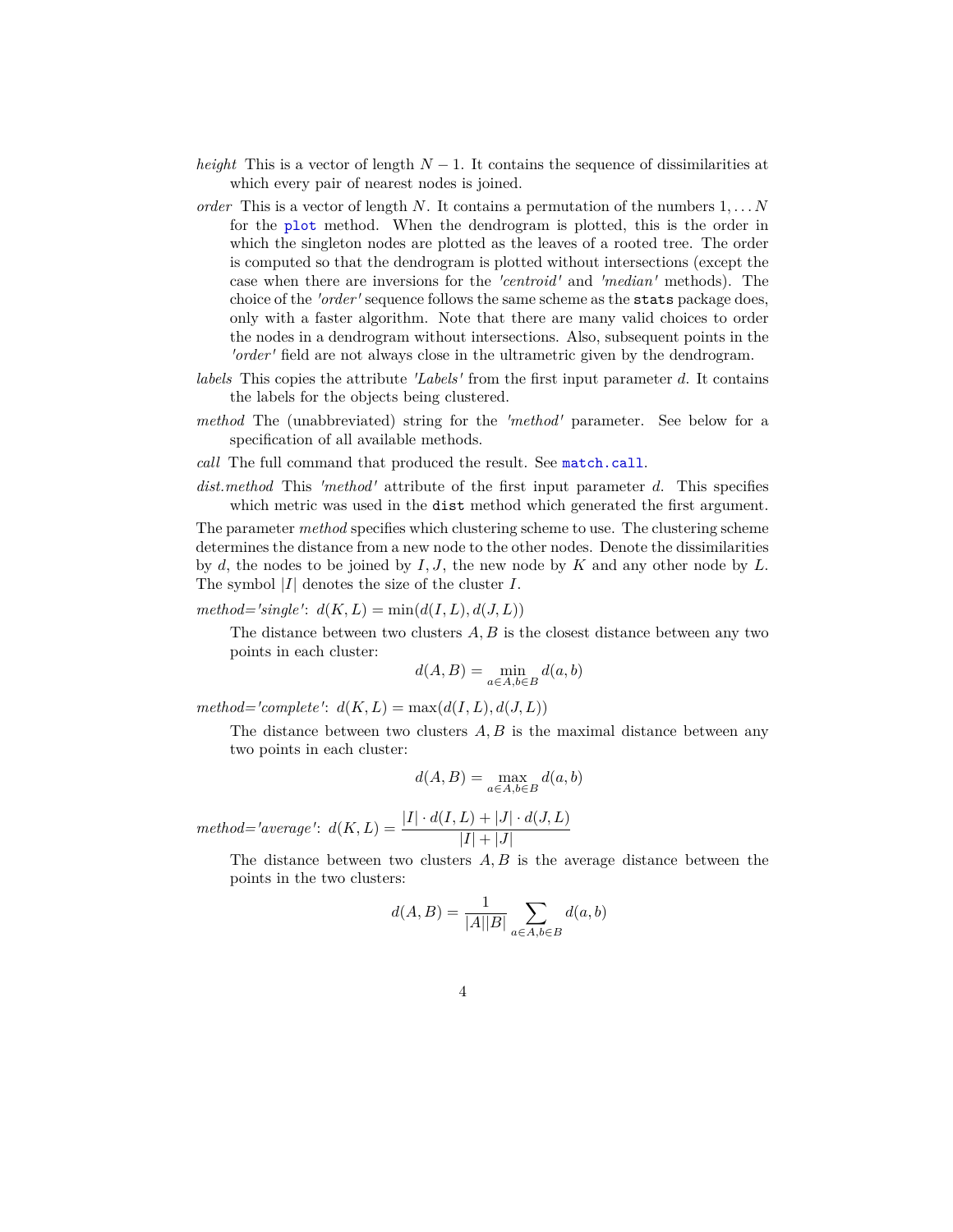$method='mequitty': d(K, L) = \frac{1}{2}(d(I, L) + d(J, L))$ 

There is no global description for the distance between clusters since the distance depends on the order of the merging steps.

The following three methods are intended for Euclidean data only, ie. when *X* contains the pairwise **squared** distances between vectors in Euclidean space. The algorithm will work on any input, however, and it is up to the user to make sure that applying the methods makes sense.

method='centroid':  $d(K, L) = \frac{|I| \cdot d(I, L) + |J| \cdot d(J, L)}{|I| + |J|} - \frac{|I| \cdot |J| \cdot d(I, J)}{(|I| + |J|)^2}$  $(|I| + |J|)^2$ 

There is a geometric interpretation:  $d(A, B)$  is the distance between the centroids (ie. barycenters) of the clusters in Euclidean space:

$$
d(A, B) = ||\vec{c}_A - \vec{c}_B||^2
$$

*,*

where  $\vec{c}_A$  denotes the centroid of the points in cluster  $A$ .  $method='median': d(K, L) = \frac{1}{2}d(I, L) + \frac{1}{2}d(J, L) - \frac{1}{4}d(I, J)$ 

Define the midpoint  $\vec{w}_K$  of a cluster *K* iteratively as  $\vec{w}_K = k$  if  $K = \{k\}$  is a singleton and as the midpoint  $\frac{1}{2}(\vec{w}_I + \vec{w}_J)$  if K is formed by joining I and J. Then we have

$$
d(A, B) = ||\vec{w}_A - \vec{w}_B||^2
$$

in Euclidean space for all nodes *A, B*. Notice however that this distance depends on the order of the merging steps.

method='ward.D':  $d(K, L) = \frac{(|I| + |L|) \cdot d(I, L) + (|J| + |L|) \cdot d(J, L) - |L| \cdot d(I, J)}{|I| + |J| + |L|}$ 

The global cluster dissimilarity can be expressed as

$$
d(A, B) = \frac{2|A||B|}{|A|+|B|} \cdot ||\vec{c}_A - \vec{c}_B||^2,
$$

where  $\vec{c}_A$  again denotes the centroid of the points in cluster  $A$ .

*method='ward.D2'*: This is the equivalent of *'ward.D'*, but for input consisting of untransformed (in particular: **non-squared**) Euclidean distances. Internally, all distances are squared first, then method *ward.D* is applied, and finally the square root of all heights in the dendrogram is taken. Thus, global cluster dissimilarity can be expressed as the square root of that for *ward.D*, namely

$$
d(A, B) = \sqrt{\frac{2|A||B|}{|A| + |B|}} \cdot ||\vec{c}_A - \vec{c}_B||.
$$

5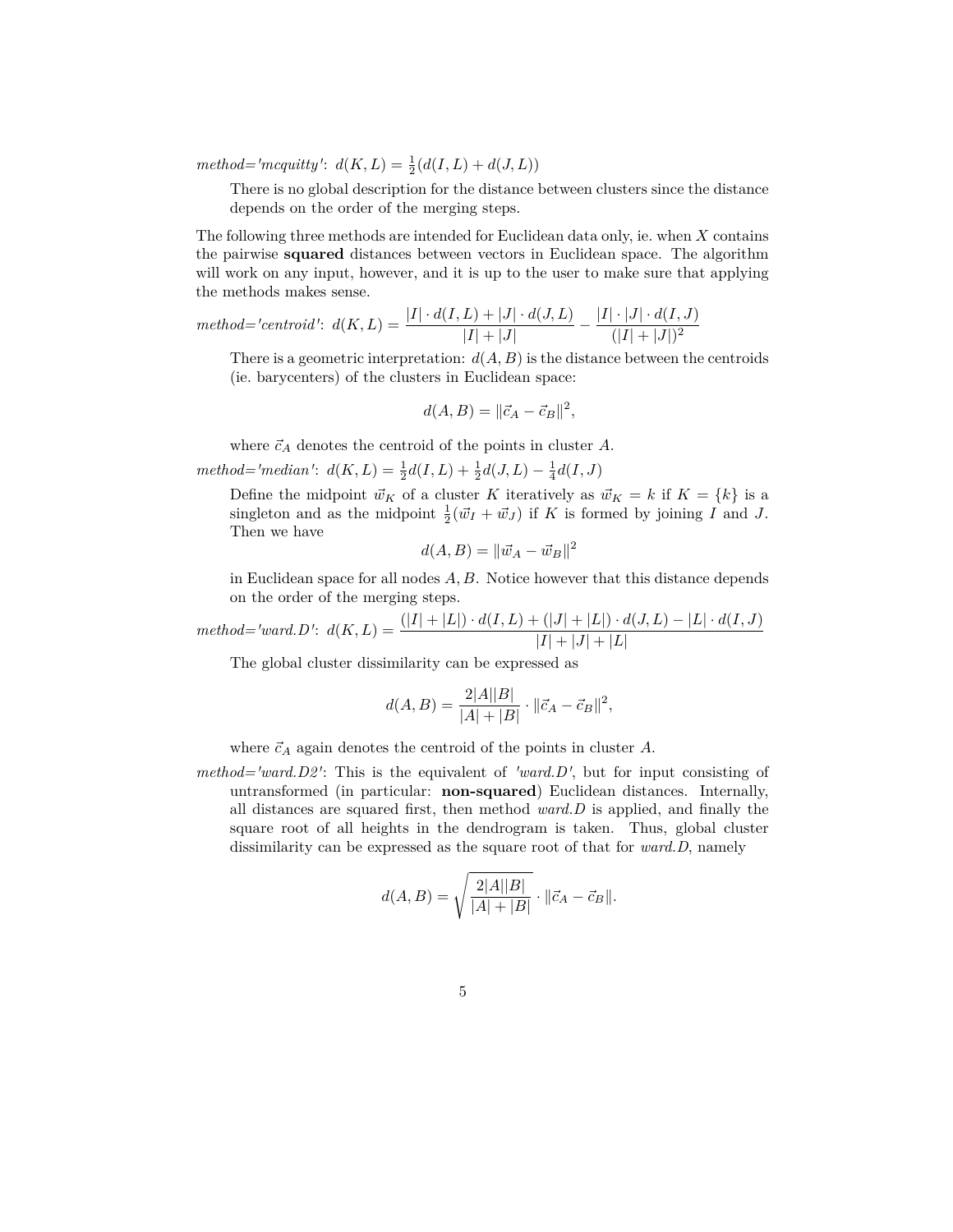<span id="page-5-0"></span>**hclust.vector** (*X, method='single', members=NULL, metric='euclidean', p=NULL*)

This performs hierarchical, agglomerative clustering on vector data with memorysaving algorithms. While the **[hclust](#page-2-0)** method requires  $\Theta(N^2)$  memory for clustering of *N* points, this method needs  $\Theta(ND)$  for *N* points in  $\mathbb{R}^D$ , which is usually much smaller.

The argument *X* must be a two-dimensional matrix with [double](https://stat.ethz.ch/R-manual/R-patched/library/base/html/double.html) precision values. It describes *N* data points in  $\mathbb{R}^D$  as an  $(N \times D)$  matrix.

The parameter *'members'* is the same as for [hclust](#page-2-0).

The parameter *'method'* is one of the strings *'single'*, *'centroid'*, *'median'*, *'ward'*, or an unambiguous abbreviation thereof.

If *method* is *'single'*, single linkage clustering is performed on the data points with the metric which is specified by the *metric* parameter. The choices are the same as in the [dist](https://stat.ethz.ch/R-manual/R-patched/library/stats/html/dist.html) method: *'euclidean'*, *'maximum'*, *'manhattan'*, *'canberra'*, *'binary'* and *'minkowski'*. Any unambiguous substring can be given. The parameter *p* is used for the *'minkowski'* metric only.

The call

```
hclust.vector(X, method='single', metric=[...])
```
is equivalent to

hclust(dist(X, metric=[...]), method='single')

but uses less memory and is equally fast. Ties may be resolved differently, ie. if two pairs of nodes have equal, minimal dissimilarity values at some point, in the specific computer's representation for floating point numbers, either pair may be chosen for the next merging step in the dendrogram.

Note that the formula for the *'canberra'* metric changed in R 3.5.0: Before R version 3.5.0, the *'canberra'* metric was computed as

$$
d(u, v) = \sum_{j} \frac{|u_j - v_j|}{|u_j + v_j|}.
$$

Starting with R version 3.5.0, the formula was corrected to

$$
d(u, v) = \sum_{j} \frac{|u_j - v_j|}{|u_j| + |v_j|}.
$$

Summands with  $u_j = v_j = 0$  always contribute 0 to the sum. The second, newer formula equals SciPy's definition.

The fastcluster package detects the R version at runtime and chooses the formula accordingly, so that fastcluster and the [dist](https://stat.ethz.ch/R-manual/R-patched/library/stats/html/dist.html) method always use the same formula for a given R version.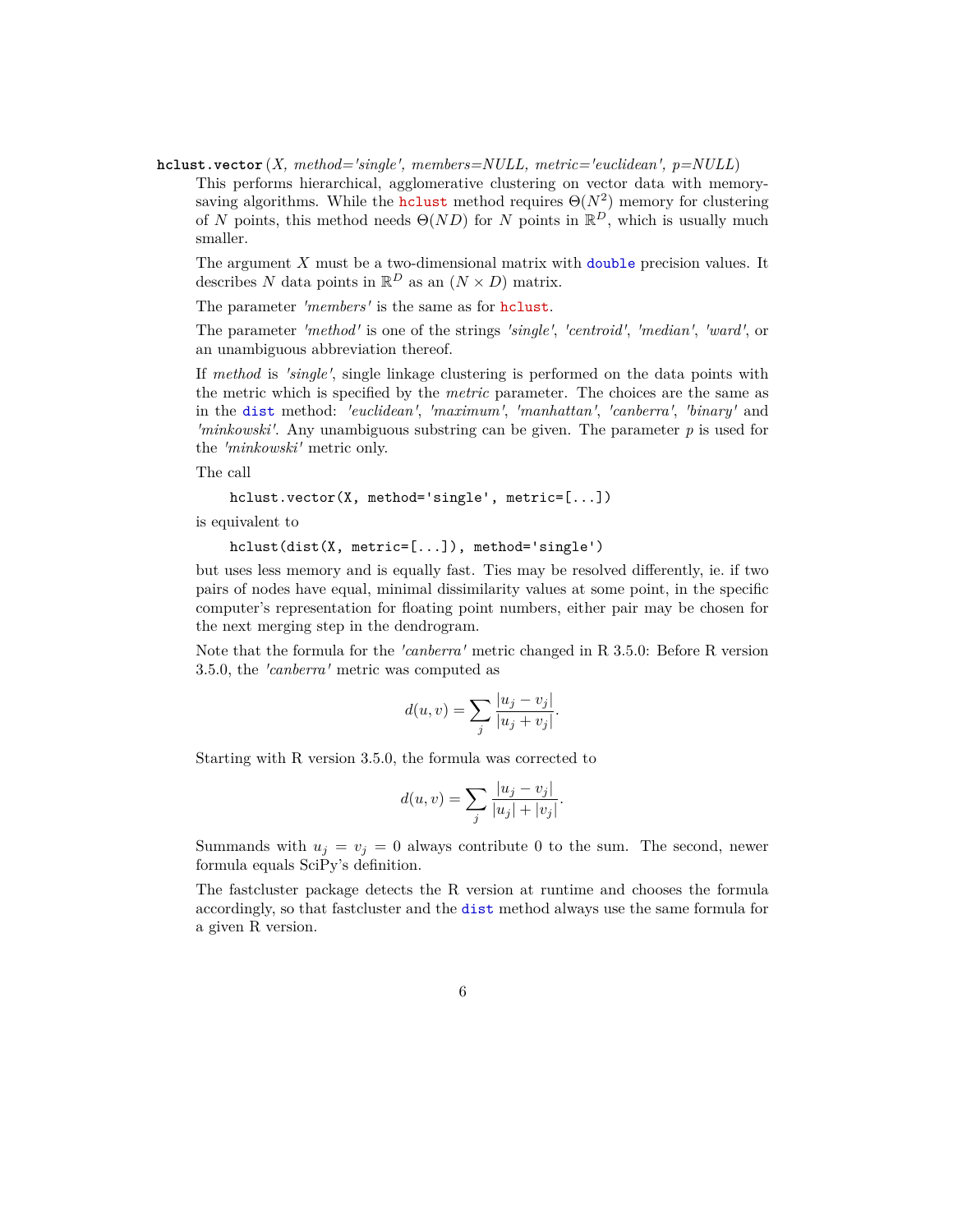If *method* is one of *'centroid'*, *'median'*, *'ward'*, clustering is performed with respect to Euclidean distances. In this case, the parameter *metric* must be *'euclidean'*. Notice that hclust.vector operates on Euclidean distances for compatibility reasons with the [dist](https://stat.ethz.ch/R-manual/R-patched/library/stats/html/dist.html) method, while [hclust](#page-2-0) assumes **squared** Euclidean distances for compatibility with the [stats::hclust](https://stat.ethz.ch/R-manual/R-patched/library/stats/html/hclust.html) method! Hence, the call

<span id="page-6-2"></span>hc = hclust.vector(X, method='centroid')

is, aside from the lesser memory requirements, equivalent to

```
d = dist(X)hc = hclust(d^2, method='centroid')hc$height = sqrt(hc$height)
```
The same applies to the *'median'* method. The *'ward'* method in [hclust.vector](#page-5-0) is equivalent to [hclust](#page-2-0) with method *'ward.D2'*, but to method *'ward.D'* only after squaring as above. Differences in these algebraically equivalent methods may arise only from floating-point inaccuracies and the resolution of ties (which may, however, in extreme cases affect the entire clustering result due to the inherently unstable nature of the clustering schemes).

# <span id="page-6-0"></span>**2 The Python interface**

The fastcluster package is imported as usual by:

```
import fastcluster
```
It provides the following functions:

```
linkage (X, method='single', metric='euclidean', preserve_input=True)
single (X)
complete (X)
average (X)
weighted (X)
ward (X)
centroid (X)
median(X)linkage_vector (X, method='single', metric='euclidean', extraarg=None)
```
The following sections contain comprehensive descriptions of these methods.

<span id="page-6-1"></span>fastcluster.**linkage** (*X, method='single', metric='euclidean', preserve\_input='True'*) Hierarchical, agglomerative clustering on a condensed dissimilarity matrix or on vector data.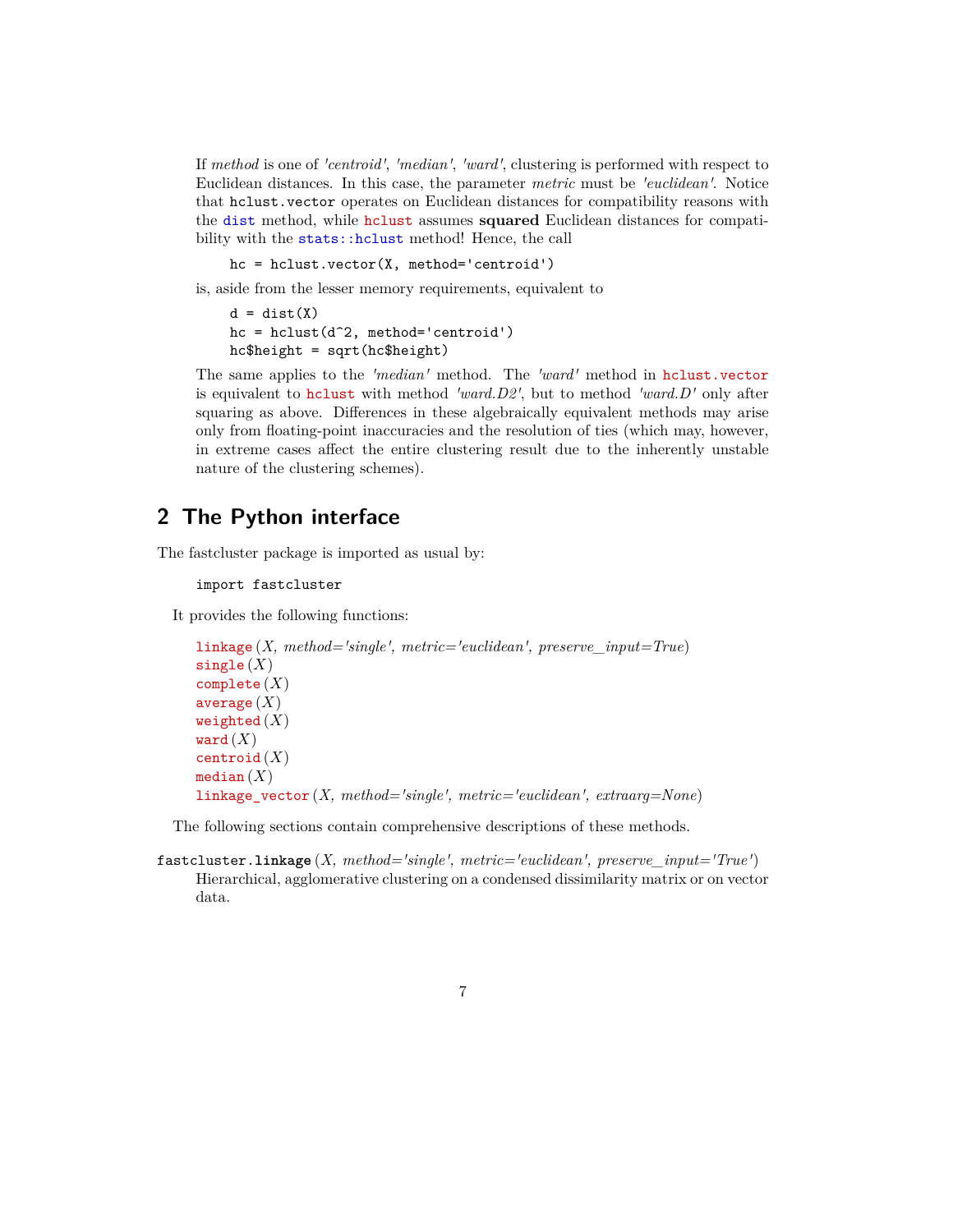Apart from the argument *preserve\_input*, the method has the same input parameters and output format as the function of the same name in the module [scipy.cluster.](https://docs.scipy.org/doc/scipy/reference/generated/scipy.cluster.hierarchy.linkage.html) [hierarchy](https://docs.scipy.org/doc/scipy/reference/generated/scipy.cluster.hierarchy.linkage.html).

The argument  $X$  is preferably a [NumPy array](https://docs.scipy.org/doc/numpy/reference/generated/numpy.ndarray.html) with floating point entries  $(X, \text{dtype})$ ==numpy.double). Any other data format will be converted before it is processed. NumPy's [masked arrays](https://docs.scipy.org/doc/numpy/reference/maskedarray.html) are not treated as special, and the mask is simply ignored.

If *X* is a one-dimensional array, it is considered a condensed matrix of pairwise dissimilarities in the format which is returned by [scipy.spatial.distance.pdist](https://docs.scipy.org/doc/scipy/reference/generated/scipy.spatial.distance.pdist.html). It contains the flattened, upper-triangular part of a pairwise dissimilarity matrix. That is, if there are *N* data points and the matrix *d* contains the dissimilarity between the *i*-th and *j*-th observation at position  $d_{i,j}$ , the vector *X* has length  $\binom{N}{2}$  and is ordered as follows:

$$
d = \begin{pmatrix} 0 & d_{0,1} & d_{0,2} & \dots & d_{0,n-1} \\ & 0 & d_{1,2} & \dots & \\ & & 0 & \dots & \\ & & & & 0 \end{pmatrix} = \begin{pmatrix} 0 & X[0] & X[1] & \dots & X[n-2] \\ & 0 & X[n-1] & \dots & \\ & & 0 & \dots & \\ & & & \ddots & \\ & & & & 0 \end{pmatrix}
$$

The *metric* argument is ignored in case of dissimilarity input.

The optional argument *preserve\_input* specifies whether the method makes a working copy of the dissimilarity vector or writes temporary data into the existing array. If the dissimilarities are generated for the clustering step only and are not needed afterward, approximately half the memory can be saved by specifying *preserve\_input=False*. Note that the input array *X* contains unspecified values after this procedure. It is therefore safer to write

```
linkage(X, method="...", preserve_input=False)
del X
```
to make sure that the matrix *X* is not accessed accidentally after it has been used as scratch memory. (The single linkage algorithm does not write to the distance matrix or its copy anyway, so the *preserve\_input* flag has no effect in this case.)

If *X* contains vector data, it must be a two-dimensional array with *N* observations in *D* dimensions as an  $(N \times D)$  array. The *preserve\_input* argument is ignored in this case. The specified *metric* is used to generate pairwise distances from the input. The following two function calls yield equivalent output:

```
linkage(pdist(X, metric), method="...", preserve_input=False)
linkage(X, metric=metric, method="...")
```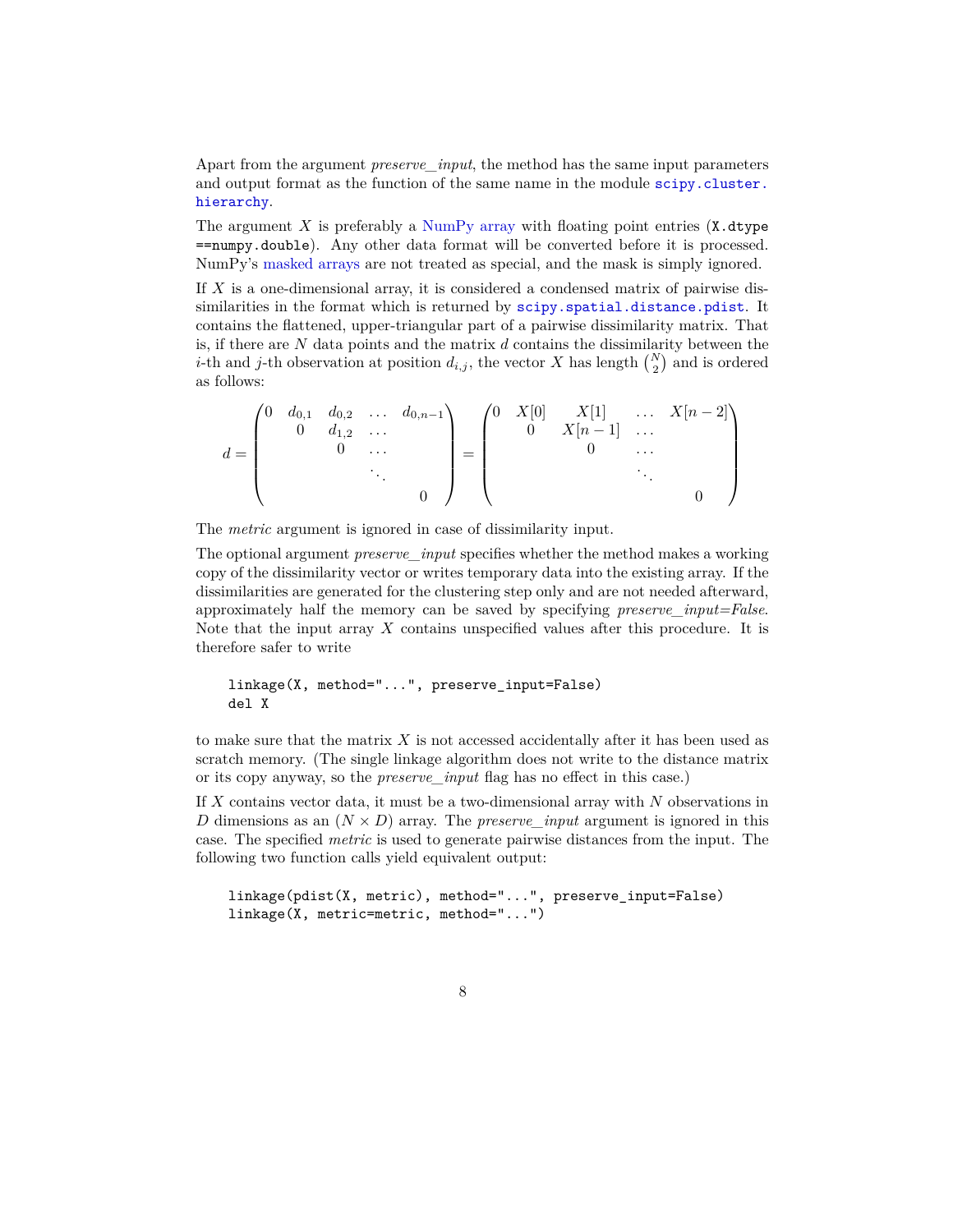The two results are identical in most cases, but differences occur if ties are resolved differently: if the minimum in step 2 below is attained for more than one pair of nodes, either pair may be chosen. It is not guaranteed that both linkage variants choose the same pair in this case.

The general scheme of the agglomerative clustering procedure is as follows:

- 1. Start with *N* singleton clusters (nodes) labeled 0*, . . . , N −*1, which represent the input points.
- 2. Find a pair of nodes with minimal distance among all pairwise distances.
- 3. Join the two nodes into a new node and remove the two old nodes. The new nodes are labeled consecutively  $N, N+1, \ldots$
- 4. The distances from the new node to all other nodes is determined by the *method* parameter (see below).
- 5. Repeat *N −* 1 times from step 2, until there is one big node, which contains all original input points.

The output of linkage is *stepwise dendrogram*, which is represented as an  $(N-1) \times$ 4 [NumPy array](https://docs.scipy.org/doc/numpy/reference/generated/numpy.ndarray.html) with floating point entries (dtype=numpy.double). The first two columns contain the node indices which are joined in each step. The input nodes are labeled  $0, \ldots, N-1$ , and the newly generated nodes have the labels  $N, \ldots, 2N-2$ . The third column contains the distance between the two nodes at each step, ie. the current minimal distance at the time of the merge. The fourth column counts the number of points which comprise each new node.

The parameter *method* specifies which clustering scheme to use. The clustering scheme determines the distance from a new node to the other nodes. Denote the dissimilarities by *d*, the nodes to be joined by *I, J*, the new node by *K* and any other node by *L*. The symbol *|I|* denotes the size of the cluster *I*.

 $method='single': d(K, L) = min(d(I, L), d(J, L))$ 

The distance between two clusters *A, B* is the closest distance between any two points in each cluster:

$$
d(A, B) = \min_{a \in A, b \in B} d(a, b)
$$

 $method='complete': d(K, L) = \max(d(I, L), d(J, L))$ 

The distance between two clusters *A, B* is the maximal distance between any two points in each cluster:

$$
d(A, B) = \max_{a \in A, b \in B} d(a, b)
$$

 $\text{method} = \text{'average': } d(K, L) = \frac{|I| \cdot d(I, L) + |J| \cdot d(J, L)}{|I| + |J|}$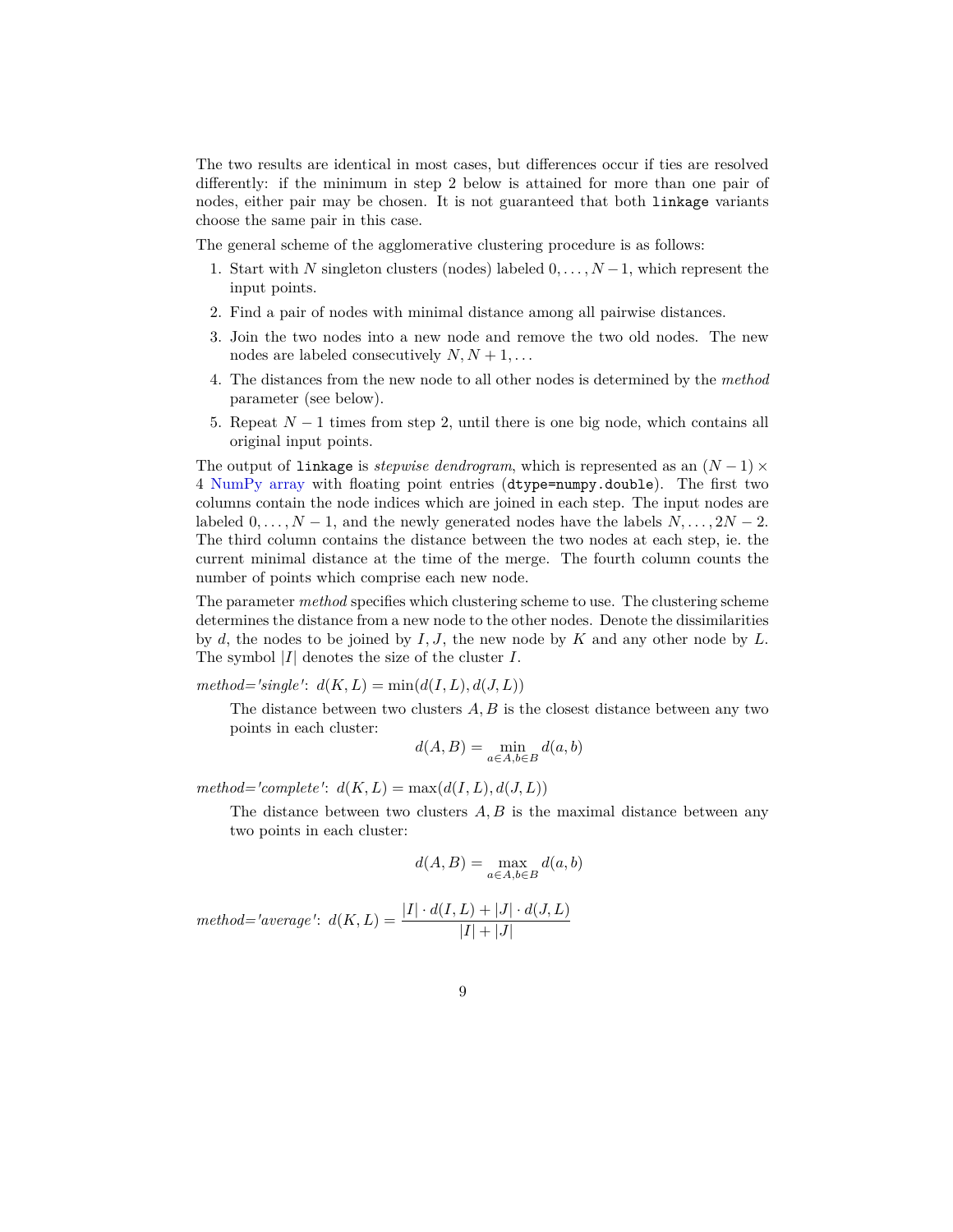The distance between two clusters *A, B* is the average distance between the points in the two clusters:

$$
d(A,B)=\frac{1}{|A||B|}\sum_{a\in A,b\in B}d(a,b)
$$

 $method='weighted': d(K, L) = \frac{1}{2}(d(I, L) + d(J, L))$ 

There is no global description for the distance between clusters since the distance depends on the order of the merging steps.

The following three methods are intended for Euclidean data only, ie. when *X* contains the pairwise (non-squared!) distances between vectors in Euclidean space. The algorithm will work on any input, however, and it is up to the user to make sure that applying the methods makes sense.

$$
method='centroid': d(K, L) = \sqrt{\frac{|I| \cdot d(I, L)^2 + |J| \cdot d(J, L)^2}{|I| + |J|}} - \frac{|I| \cdot |J| \cdot d(I, J)^2}{(|I| + |J|)^2}
$$

There is a geometric interpretation:  $d(A, B)$  is the distance between the centroids (ie. barycenters) of the clusters in Euclidean space:

$$
d(A, B) = ||\vec{c}_A - \vec{c}_B||,
$$

where  $\vec{c}_A$  denotes the centroid of the points in cluster  $A$ .

 $method='median': d(K, L) = \sqrt{\frac{1}{2}d(I, L)^2 + \frac{1}{2}d(J, L)^2 - \frac{1}{4}d(I, J)^2}$ 

Define the midpoint  $\vec{w}_K$  of a cluster *K* iteratively as  $\vec{w}_K = k$  if  $K = \{k\}$  is a singleton and as the midpoint  $\frac{1}{2}(\vec{w}_I + \vec{w}_J)$  if K is formed by joining I and J. Then we have

$$
d(A, B) = \|\vec{w}_A - \vec{w}_B\|
$$

in Euclidean space for all nodes *A, B*. Notice however that this distance depends on the order of the merging steps.

$$
method='ward'\mathbin{:}
$$

$$
d(K, L) = \sqrt{\frac{(|I| + |L|) \cdot d(I, L)^2 + (|J| + |L|) \cdot d(J, L)^2 - |L| \cdot d(I, J)^2}{|I| + |J| + |L|}}
$$

The global cluster dissimilarity can be expressed as

$$
d(A, B) = \sqrt{\frac{2|A||B|}{|A| + |B|}} \cdot ||\vec{c}_A - \vec{c}_B||,
$$

where  $\vec{c}_A$  again denotes the centroid of the points in cluster  $A$ .

10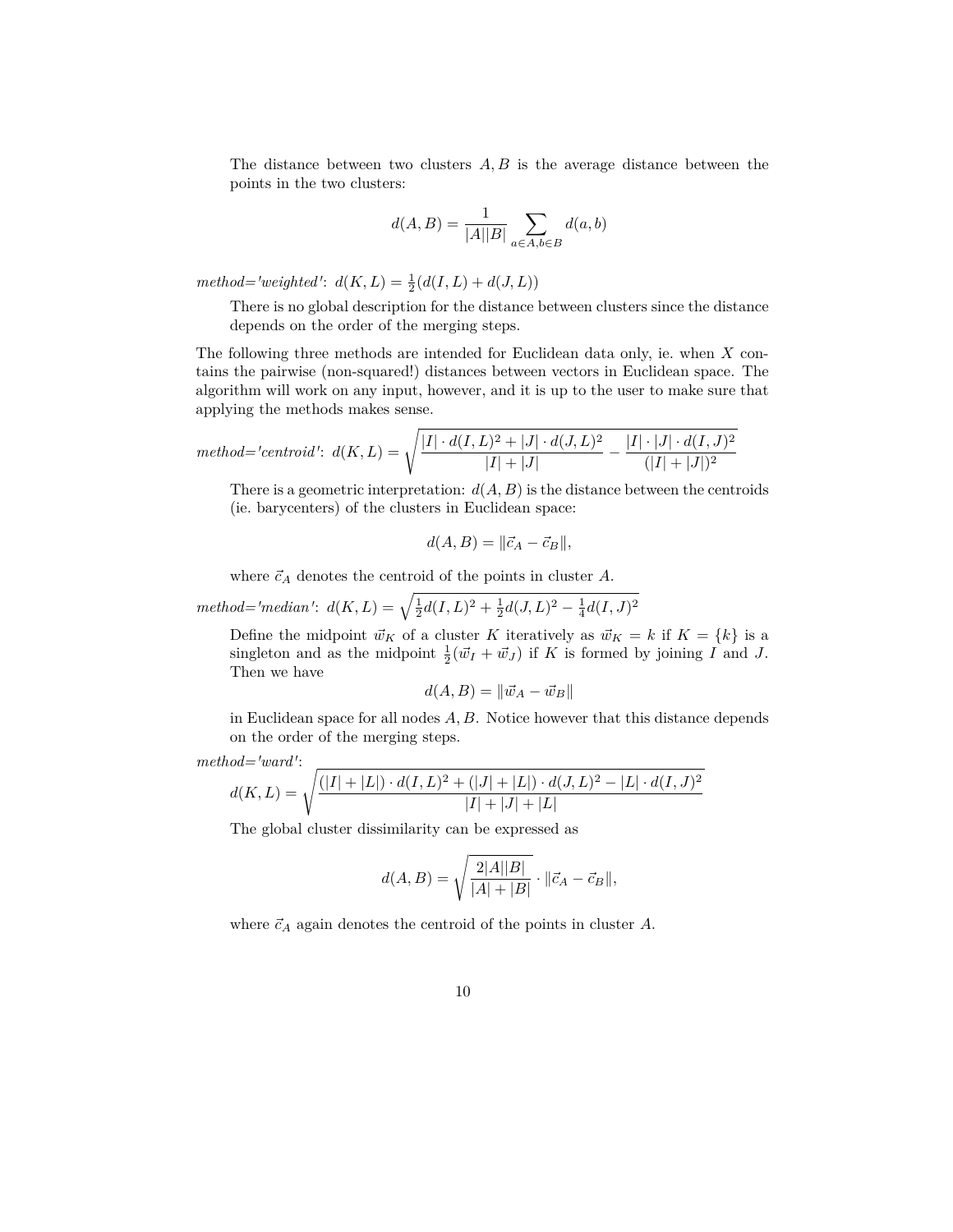```
fastcluster.single (X)
     Alias for fastcluster.linkage (X, method='single').
fastcluster.complete (X)
     Alias for fastcluster.linkage (X, method='complete').
fastcluster.average (X)
     Alias for fastcluster.linkage (X, method='average').
fastcluster.weighted (X)
     Alias for fastcluster.linkage (X, method='weighted').
fastcluster.centroid (X)
     Alias for fastcluster.linkage (X, method='centroid').
fastcluster.median (X)
     Alias for fastcluster.linkage (X, method='median').
```

```
fastcluster.ward (X)
     Alias for fastcluster.linkage (X, method='ward').
```
<span id="page-10-7"></span>fastcluster.**linkage\_vector** (*X, method='single', metric='euclidean', extraarg='None'*)

This performs hierarchical, agglomerative clustering on vector data with memorysaving algorithms. While the [linkage](#page-6-1) method requires  $\Theta(N^2)$  memory for clustering of *N* points, this method needs  $\Theta(ND)$  for *N* points in  $\mathbb{R}^D$ , which is usually much smaller.

The argument *X* has the same format as before, when *X* describes vector data, ie. it is an  $(N \times D)$  array. Also the output array has the same format. The parameter *method* must be one of *'single'*, *'centroid'*, *'median'*, *'ward'*, ie. only for these methods there exist memory-saving algorithms currently. If *method*, is one of *'centroid'*, *'median'*, *'ward'*, the *metric* must be *'euclidean'*.

Like the linkage method, linkage\_vector does not treat NumPy's [masked arrays](https://docs.scipy.org/doc/numpy/reference/maskedarray.html) as special and simply ignores the mask.

For single linkage clustering, any dissimilarity function may be chosen. Basically, every metric which is implemented in the method [scipy.spatial.distance.pdist](https://docs.scipy.org/doc/scipy/reference/generated/scipy.spatial.distance.pdist.html) is reimplemented here. However, the metrics differ in some instances since a number of mistakes and typos (both in the code and in the documentation) were corrected in the *fastcluster* package.[2](#page-10-8)

Therefore, the available metrics with their definitions are listed below as a reference. The symbols *u* and *v* mostly denote vectors in  $\mathbb{R}^D$  with coordinates  $u_j$  and  $v_j$  respectively. See below for additional metrics for Boolean vectors. Unless otherwise stated,

#### 11

<span id="page-10-8"></span><sup>2</sup>Hopefully, the SciPy metric will be corrected in future versions and some day coincide with the *fastcluster* definitions. See the bug reports at <https://github.com/scipy/scipy/issues/2009>, [https://github.](https://github.com/scipy/scipy/issues/2011) [com/scipy/scipy/issues/2011](https://github.com/scipy/scipy/issues/2011).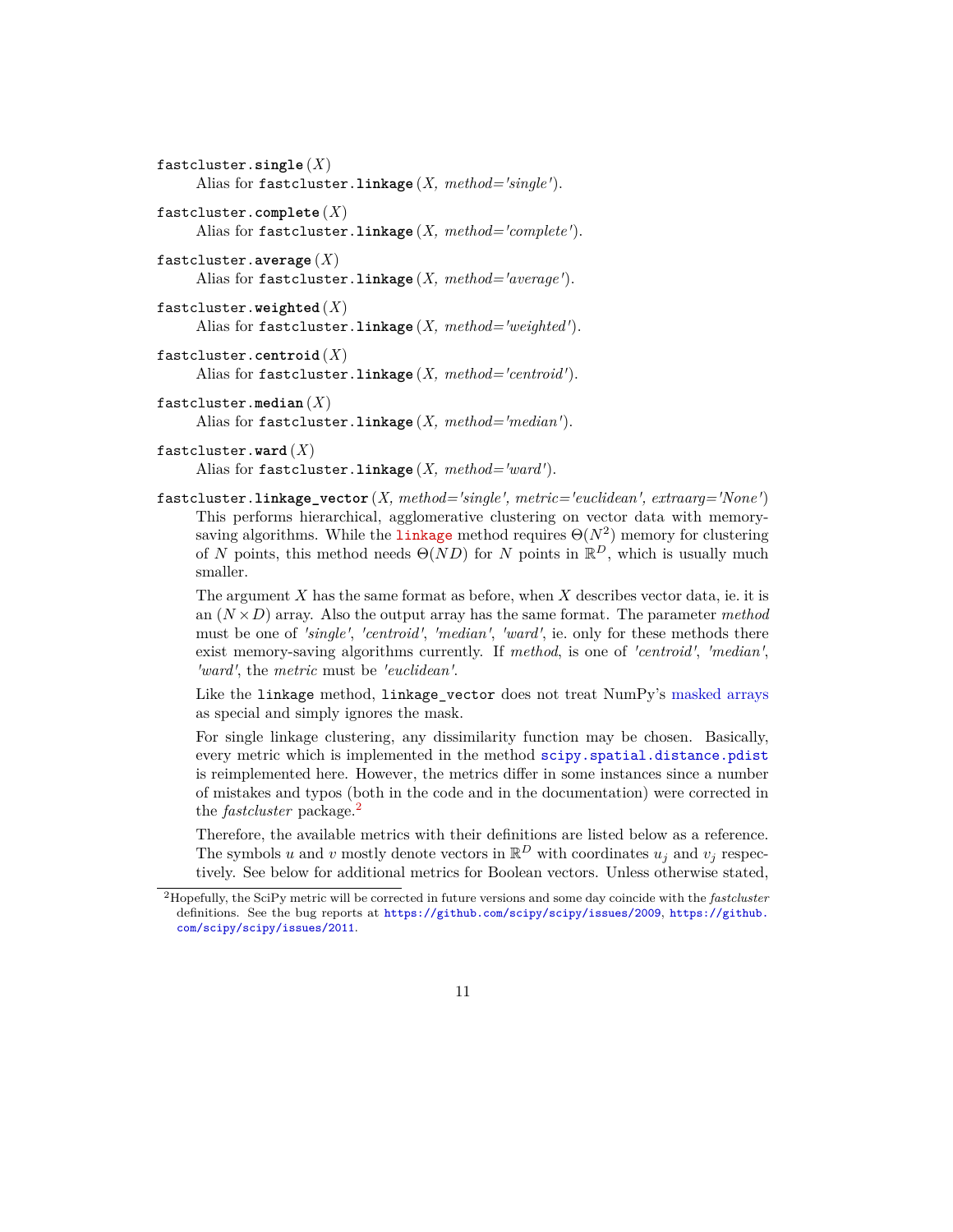the input array  $X$  is converted to a floating point array  $(X.$  dtype==numpy.double) if it does has have already the required data type. Some metrics accept Boolean input; in this case this is stated explicitly below.

*'euclidean'*: Euclidean metric, *L*<sup>2</sup> norm

$$
d(u, v) = ||u - v||_2 = \sqrt{\sum_j (u_j - v_j)^2}
$$

*'sqeuclidean'*: squared Euclidean metric

$$
d(u, v) = ||u - v||_2^2 = \sum_j (u_j - v_j)^2
$$

*'seuclidean'*: standardized Euclidean metric

$$
d(u, v) = \sqrt{\sum_{j} (u_j - v_j)^2 / V_j}
$$

The vector  $V = (V_0, \ldots, V_{D-1})$  is given as the *extraarg* argument. If no *extraarg* is given, *V<sup>j</sup>* is by default the unbiased sample variance of all observations in the *j*-th coordinate,  $V_j = \text{Var}_i(X_{i,j}) = \frac{1}{N-1} \sum_i (X_{i,j}^2 - \mu(X_j)^2)$ . (Here,  $\mu(X_j)$ denotes as usual the mean of  $X_{i,j}$  over all rows  $i$ .)

*'mahalanobis'*: Mahalanobis distance

$$
d(u,v) = \sqrt{(u-v)^\top V(u-v)}
$$

Here,  $V = \text{extraarg}$ , a  $(D \times D)$ -matrix. If *V* is not specified, the inverse of the covariance matrix numpy.linalg.inv(numpy.cov(X, rowvar=False)) is used:

$$
(V^{-1})_{j,k} = \frac{1}{N-1} \sum_{i} (X_{i,j} - \mu(X_j))(X_{i,k} - \mu(X_k))
$$

*'cityblock'*: the Manhattan distance, *L*<sup>1</sup> norm

$$
d(u, v) = \sum_j |u_j - v_j|
$$

*'chebychev'*: the supremum norm,  $L_{\infty}$  norm

$$
d(u,v) = \max_j |u_j - v_j|
$$

12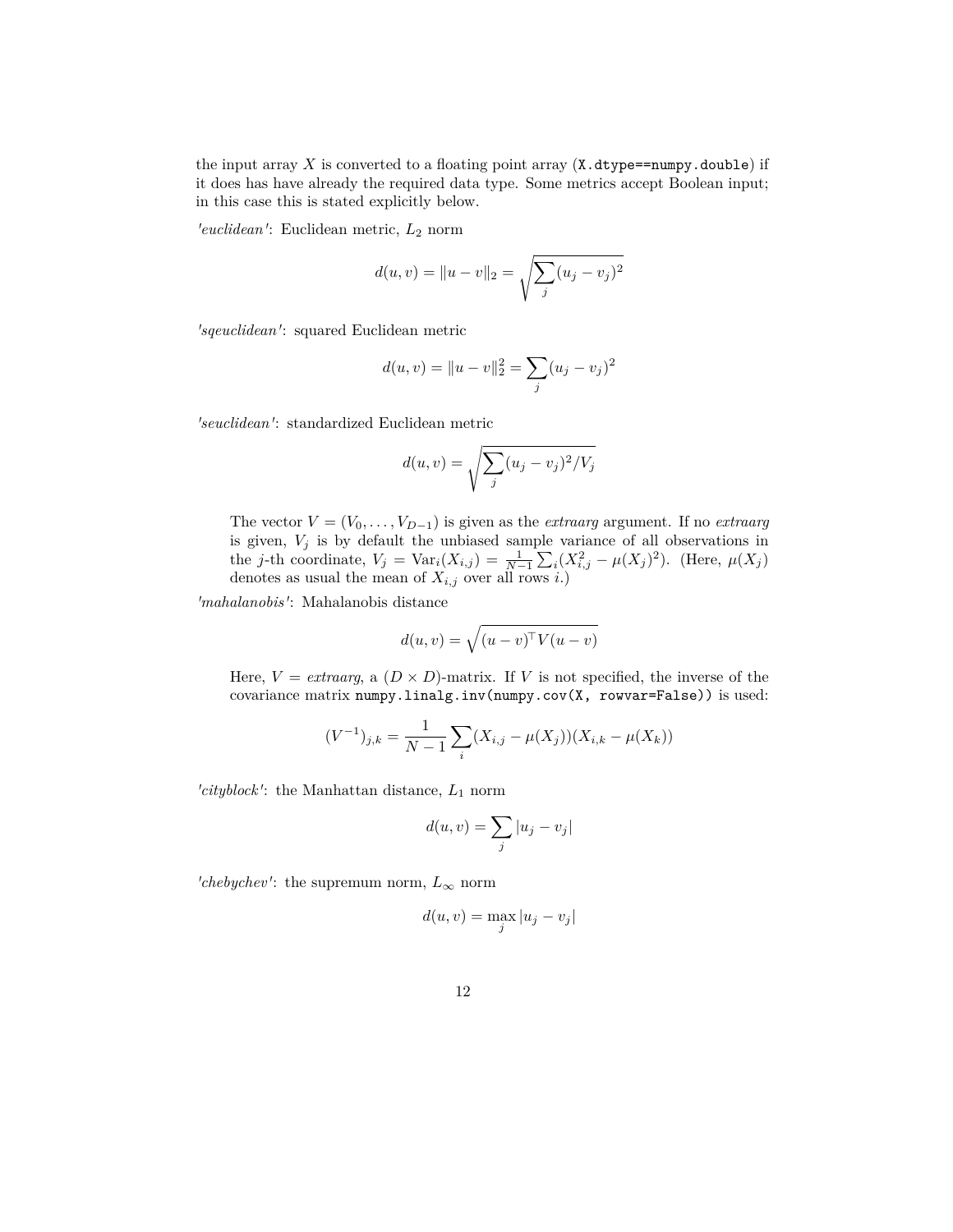*'minkowski'*: the  $L_p$  norm

$$
d(u, v) = \left(\sum_j |u_j - v_j|^p\right)^{1/p}
$$

This metric coincides with the *cityblock*, *euclidean* and *chebychev* metrics for  $p = 1$ ,  $p = 2$  and  $p = \infty$  (numpy.inf), respectively. The parameter *p* is given as the *'extraarg'* argument.

*'cosine'*

$$
d(u, v) = 1 - \frac{\langle u, v \rangle}{\|u\| \cdot \|v\|} = 1 - \frac{\sum_j u_j v_j}{\sqrt{\sum_j u_j^2 \cdot \sum_j v_j^2}}
$$

*'correlation'*: This method first mean-centers the rows of *X* and then applies the *cosine* distance. Equivalently, the *correlation* distance measures 1 *−* (Pearson's correlation coefficient).

$$
d(u, v) = 1 - \frac{\langle u - \mu(u), v - \mu(v) \rangle}{\|u - \mu(u)\| \cdot \|v - \mu(v)\|},
$$

*'canberra'*

$$
d(u, v) = \sum_{j} \frac{|u_j - v_j|}{|u_j| + |v_j|}
$$

Summands with  $u_j = v_j = 0$  contribute 0 to the sum.

*'braycurtis'*

$$
d(u, v) = \frac{\sum_{j} |u_j - v_j|}{\sum_{j} |u_j + v_j|}
$$

(user function): The parameter *metric* may also be a function which accepts two NumPy floating point vectors and returns a number. Eg. the Euclidean distance could be emulated with

> fn = lambda u, v: numpy.sqrt $((u-v)*(u-v))$ .sum $())$ linkage\_vector(X, method='single', metric=fn)

This method, however, is much slower than the built-in function.

*'hamming'*: The Hamming distance accepts a Boolean array (X.dtype==bool) for efficient storage. Any other data type is converted to numpy.double.

$$
d(u, v) = |\{j \mid u_j \neq v_j\}|
$$

13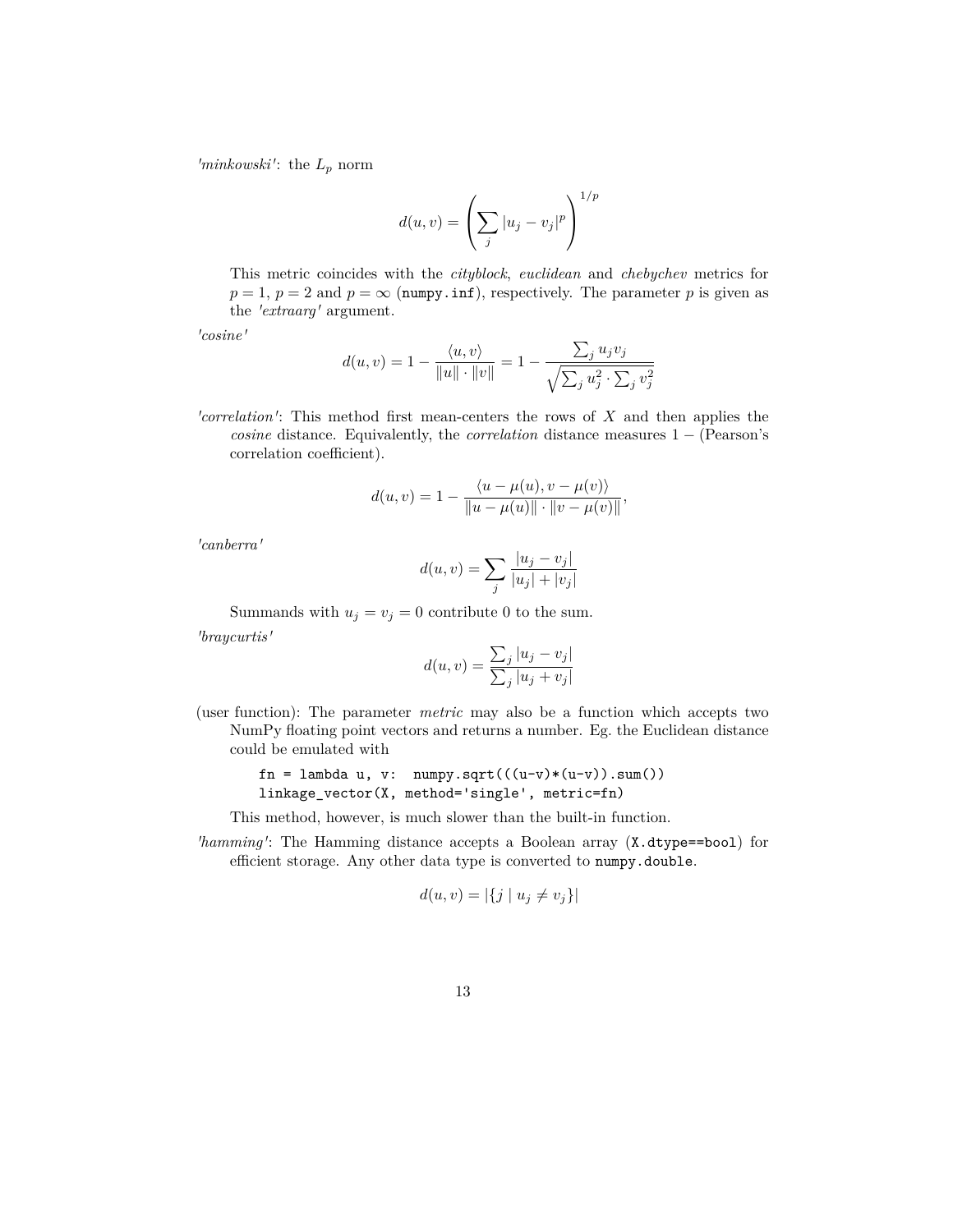*'jaccard'*: The Jaccard distance accepts a Boolean array (X.dtype==bool) for efficient storage. Any other data type is converted to numpy.double.

$$
d(u, v) = \frac{|\{j \mid u_j \neq v_j\}|}{|\{j \mid u_j \neq 0 \text{ or } v_j \neq 0\}|}
$$

$$
d(0, 0) = 0
$$

Python represents True by 1 and False by 0. In the Boolean case, the Jaccard distance is therefore:

$$
d(u, v) = \frac{|\{j \mid u_j \neq v_j\}|}{|\{j \mid u_j \vee v_j\}|}
$$

The following metrics are designed for Boolean vectors. The input array is converted to the bool data type if it is not Boolean already. Use the following abbreviations for the entries of a contingency table:

$$
a = |\{j \mid u_j \wedge v_j\}|
$$
  
\n
$$
c = |\{j \mid (\neg u_j) \wedge v_j\}|
$$
  
\n
$$
b = |\{j \mid u_j \wedge (\neg v_j)\}|
$$
  
\n
$$
d = |\{j \mid (\neg u_j) \wedge (\neg v_j)\}|
$$

<span id="page-13-0"></span>Recall that *D* denotes the number of dimensions, hence  $D = a + b + c + d$ . *'yule'*

$$
d(u, v) = \frac{2bc}{ad + bc}
$$
 if  $bc \neq 0$   

$$
d(u, v) = 0
$$
 if  $bc = 0$ 

Note that the second clause  $d(u, v) = 0$  if  $bc = 0$  was introduced in fastcluster version 1.2.0. Before, the result was NaN if the denominator in the formula was zero. fastcluster is following a [change in SciPy 1.6.3](https://github.com/scipy/scipy/commit/3b22d1da98dc1b5f64bc944c21f398d4ba782bce) here.

*'dice'*

$$
d(u, v) = \frac{b+c}{2a+b+c}
$$

$$
d(0, 0) = 0
$$

*'rogerstanimoto'*

$$
d(u, v) = \frac{2(b+c)}{b+c+D}
$$

*'russellrao'*

$$
d(u, v) = \frac{b + c + d}{D}
$$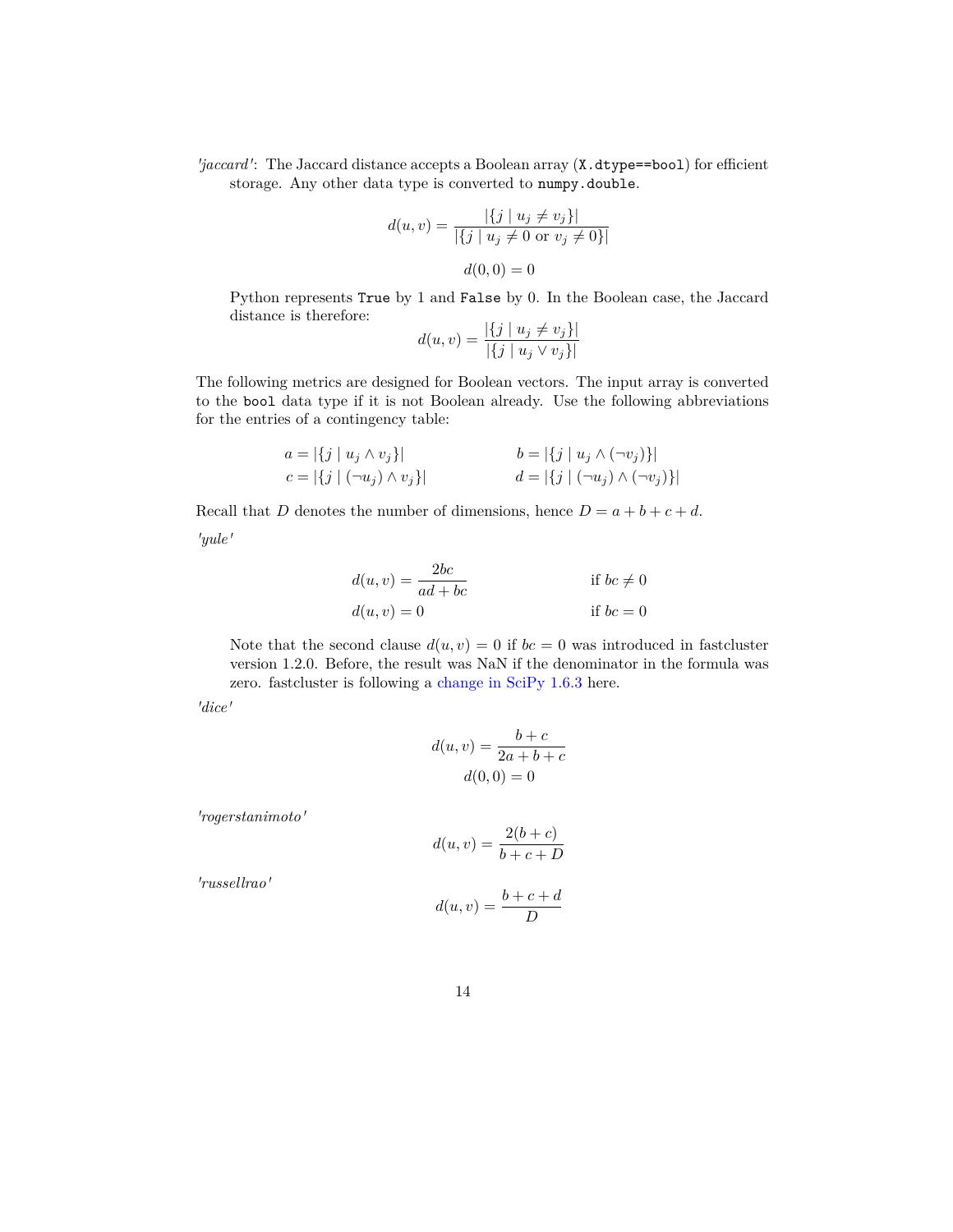*'sokalsneath'*

$$
d(u, v) = \frac{2(b + c)}{a + 2(b + c)}
$$

$$
d(0, 0) = 0
$$

*'kulsinski'*

$$
d(u,v) = \frac{1}{2} \cdot \left(\frac{b}{a+b} + \frac{c}{a+c}\right)
$$

*'matching'*

$$
d(u, v) = \frac{b + c}{D}
$$

Notice that when given a Boolean array, the *matching* and *hamming* distance are the same. The *matching* distance formula, however, converts every input to Boolean first. Hence, the vectors (0*,* 1) and (0*,* 2) have zero *matching* distance since they are both converted to (False*,* True) but the *hamming* distance is 0*.*5.

*'sokalmichener'* is an alias for *'matching'*.

### <span id="page-14-0"></span>**3 Behavior for NaN and infinite values**

Whenever the fastcluster package encounters a NaN value as the distance between nodes, either as the initial distance or as an updated distance after some merging steps, it raises an error. This was designed intentionally, even if there might be ways to propagate NaNs through the algorithms in a more or less sensible way. Indeed, since the clustering result depends on every single distance value, the presence of NaN values usually indicates a dubious clustering result, and therefore NaN values should be eliminated in preprocessing.

In the R interface for vector input, coordinates with [NA](https://stat.ethz.ch/R-manual/R-patched/library/base/html/NA.html) value are interpreted as missing data and treated in the same way as R's [dist](https://stat.ethz.ch/R-manual/R-patched/library/stats/html/dist.html) function does. This results in valid output whenever the resulting distances are not NaN. The Python interface does not provide any way of handling missing coordinates, and data should be processed accordingly and given as pairwise distances to the clustering algorithms in this case.

The fastcluster package handles node distances and coordinates with infinite values correctly, as long as the formulas for the distance updates and the metric (in case of vector input) make sense. In concordance with the statement above, an error is produced if a NaN value results from performing arithmetic with infinity. Also, the usual proviso applies: internal formulas in the code are mathematically equivalent to the formulas as stated in the documentation only for finite, real numbers but might produce different results for *±∞*. Apart from obvious cases like single or complete linkage, it is therefore recommended that users think about how they want infinite values to be treated by the distance update and metric formulas and then check whether the fastcluster code does exactly what they want in these special cases.

15